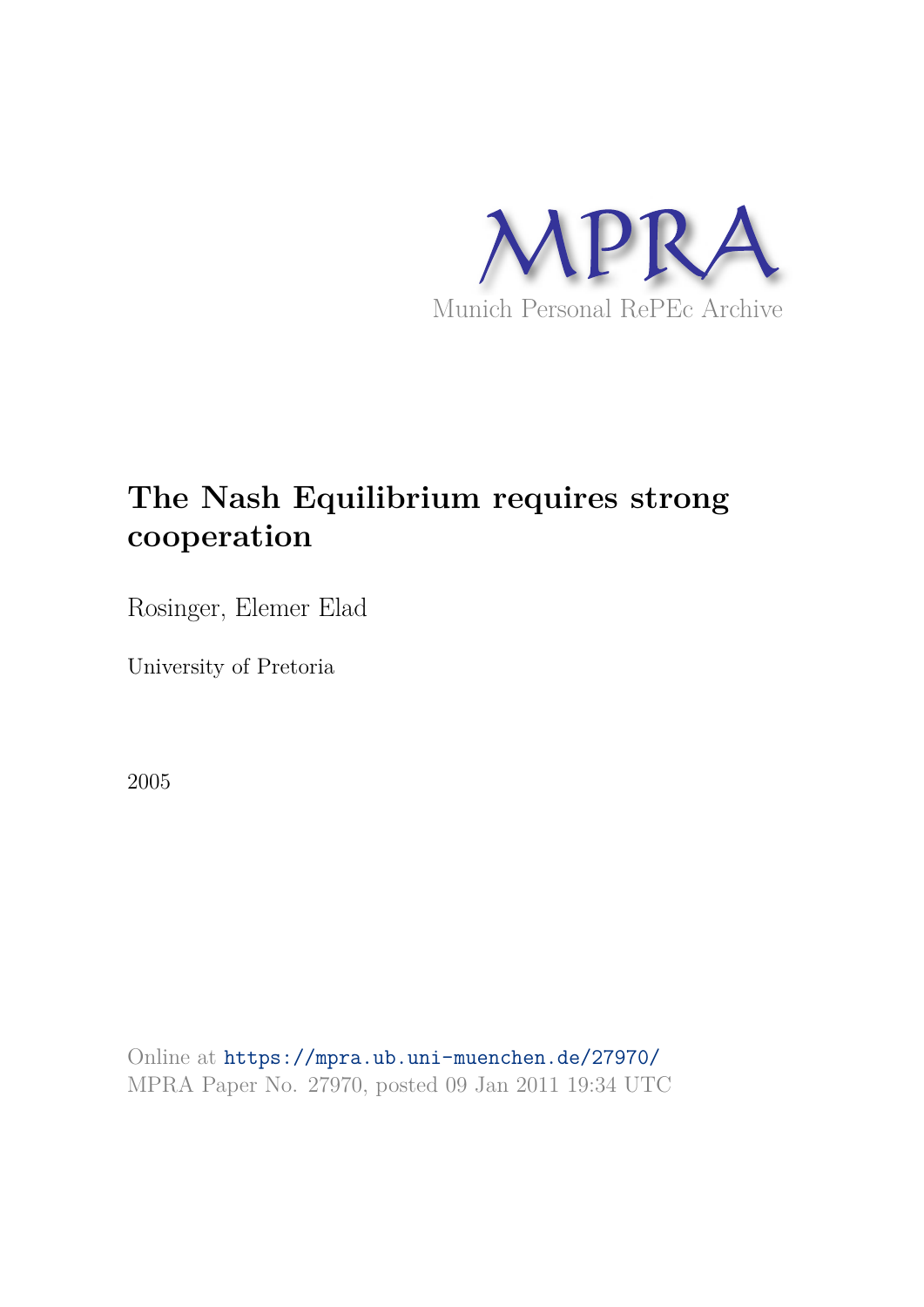# The Nash-Equilibrium Requires Strong Cooperation

Elemér E Rosinger Department of Mathematics University of Pretoria Pretoria, 0002 South Africa e-mail : eerosinger@hotmail.com

#### Abstract

Contrary to the customary view that the celebrated Nash-equilibrium theorem in Game Theory is paradigmatic for non-cooperative games, it is shown that, in fact, it is essentially based on a particularly strong cooperation assumption. Furthermore, in practice, this cooperation assumption is simply unrealistic.

# 1. Introduction

One of the major divides in Game Theory is between cooperative and non-cooperative games. And as it happened along the development of that theory around the times of World War II, the idea emerged that, in certain important ways, non-cooperative games are more basic than the cooperative ones. In a few words, the thinking leading to that idea could be formulated as follows. A cooperative game between  $n \geq 2$ players, if it is to be nontrivial, must leave each player some freedom, no matter which may be the binding agreements of the respective cooperation. And then, if one focuses on the respective freedom of each of the players, one may obtain a game which is like a non-cooperative one.

The difficulty with such a argument is that games, be they cooperative or non-cooperative, can be utterly complex. And to mention but one such aspect of complexity, let us recall that many games prove to be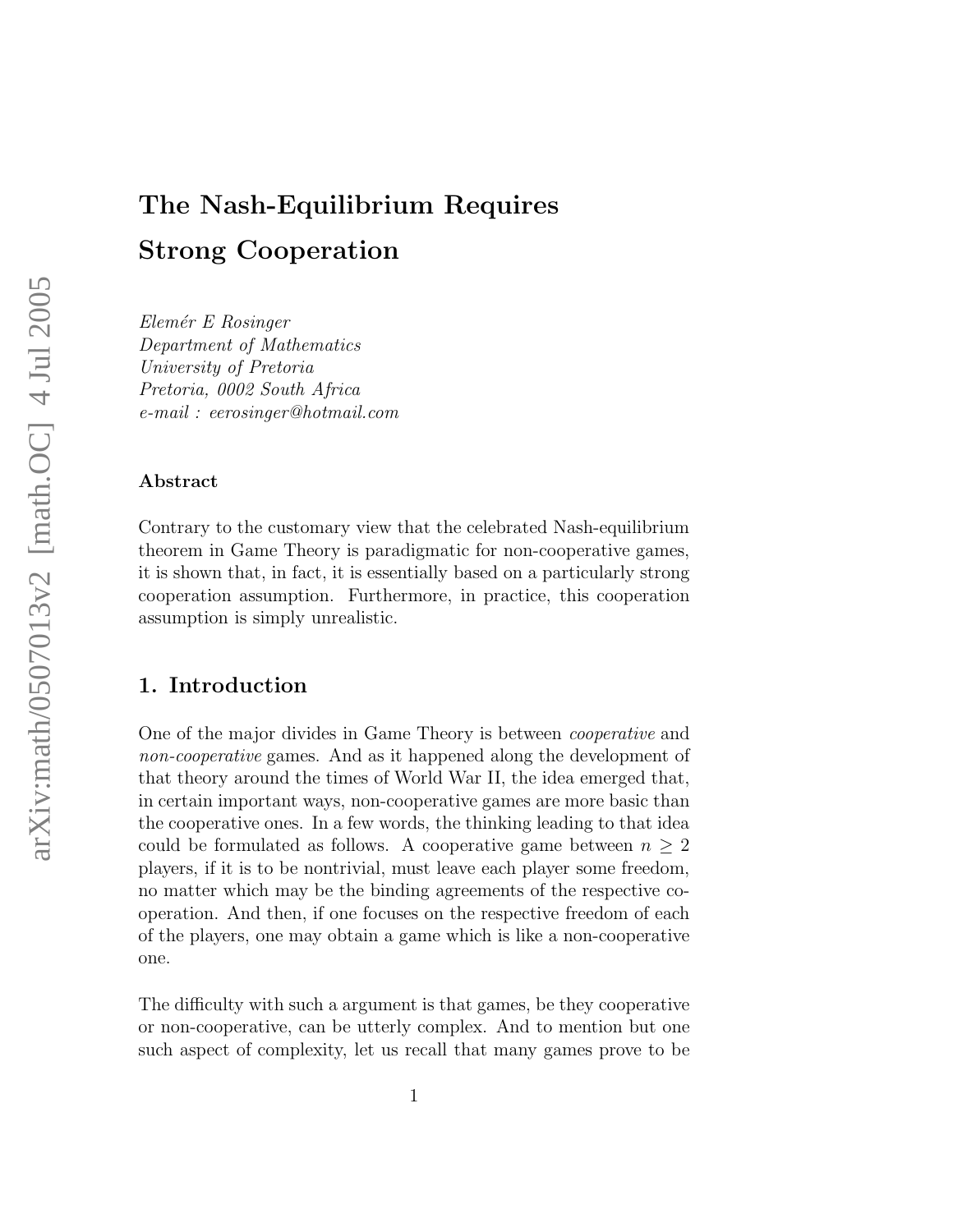algorithmically unsolvable, Binmore [1-3].

A consequence of the significant complexities involved in games is that it may not always be so easy to separate or subtract the cooperative part of a game, in order to remain with a game which may be considered as being non-cooperative. In other words, the formula

 $\theta$  qame  $\equiv$  non – cooperative game (modulo cooperation)

does not in general hold. Therefore, one is not justified in seeing noncooperative games as being more basic than the cooperative ones.

Regardless of the above, one may note that the centrality in Game Theory of the Nash-equilibrium theorem about non-cooperative games is due not in a small measure to a certain tacit or lingering acceptance of the above incorrect formula.

The aim of this paper, however, is not so much about the clarification of the place of the Nash-equilibrium theorem with Game Theory, but rather to show that, no matter how much that theorem is seen as a non-cooperative paradigm, it does essentially depend on an assumption which requires such a strong cooperation, as to render it unrealistic from practical point of view.

Before going further, it may be useful to recall in short certain formative moments in the evolution of modern Game Theory, moments which may shed a light upon the mentioned views relating to the divide between cooperative and non-cooperative games.

Game theory, as initiated by John von Neumann, see von Neumann & Morgenstern, centers around the individual and aims to lead to a rational outcome when two or more individuals interact in well defined situations and do so, however, without the interference of an overall authority. The very development since the 1920s of the mathematical theory of games is in itself an act of rational behaviour, albeit on a certain meta-level, which involves both the levels of the interest in developing the general concepts, axioms, theorems, and so on, as well as the levels at which they are put to their effective uses in a variety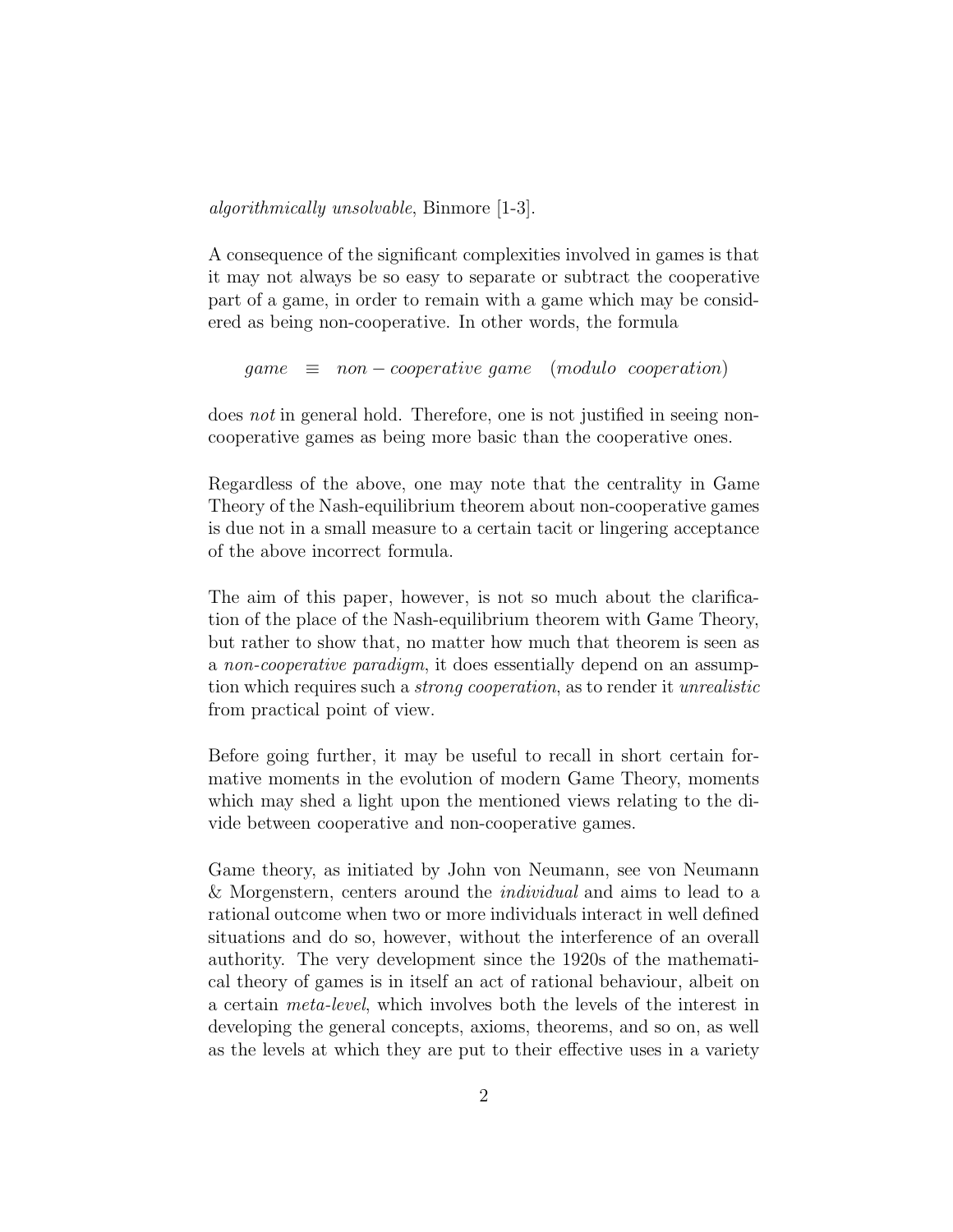of relevant applications.

And yet, such a meta-rational behaviour appears to have mostly come to a halt when dealing with cooperation.

Instead, the effort has rather been focused upon non-cooperative contexts, and rationality got thus limited to them. A further aggravation of such a limitation upon rationality has come from the fact that cooperation is so often being associated with issues of ethics, morality, wisdom, philosophy, or on the contrary, politics, or mere expediency.

One of the few more prominent contributions to cooperation has been the 1984 study of Robert Axelrod, which however is limited to two person non zero sum games, and it centers around one of the simplest nontrivial such examples, namely, the celebrated game called the Prisoner's Dilemma, suggested in the early 1950s by Merrill Flood and Melvin Drescher, and formalized by Albert W Tucker, see Axelrod, Rasmusen.

However, even such simplest nontrivial examples can show that cooperation itself is often but a most natural matter of rationality, albeit manifested in more evolved forms. Indeed, in many non-cooperative situations what can be obtained by those involved proves to be *signif*icantly less than what may be available through suitable cooperation. Thus the choice of cooperation need not at all be seen as merely a matter which has to do with expediency, politics, wisdom, morality or ethics.

And then the issue is simply the following : do we limit rationality and stop it before considering cooperation in ways more adequate to its considerable depth and potential, or instead, are we ready to try to be rational all the way ?

And the fact is that very few situations are of a nature in which competition or conflict is total, and total to the extent that there simply cannot be any place whatsoever for one or another form of cooperation.

In game theory such a situation corresponds to extreme cases such as the two person zero sum game.

In rest, that is, in the vast majority of cases, the possibilities for coop-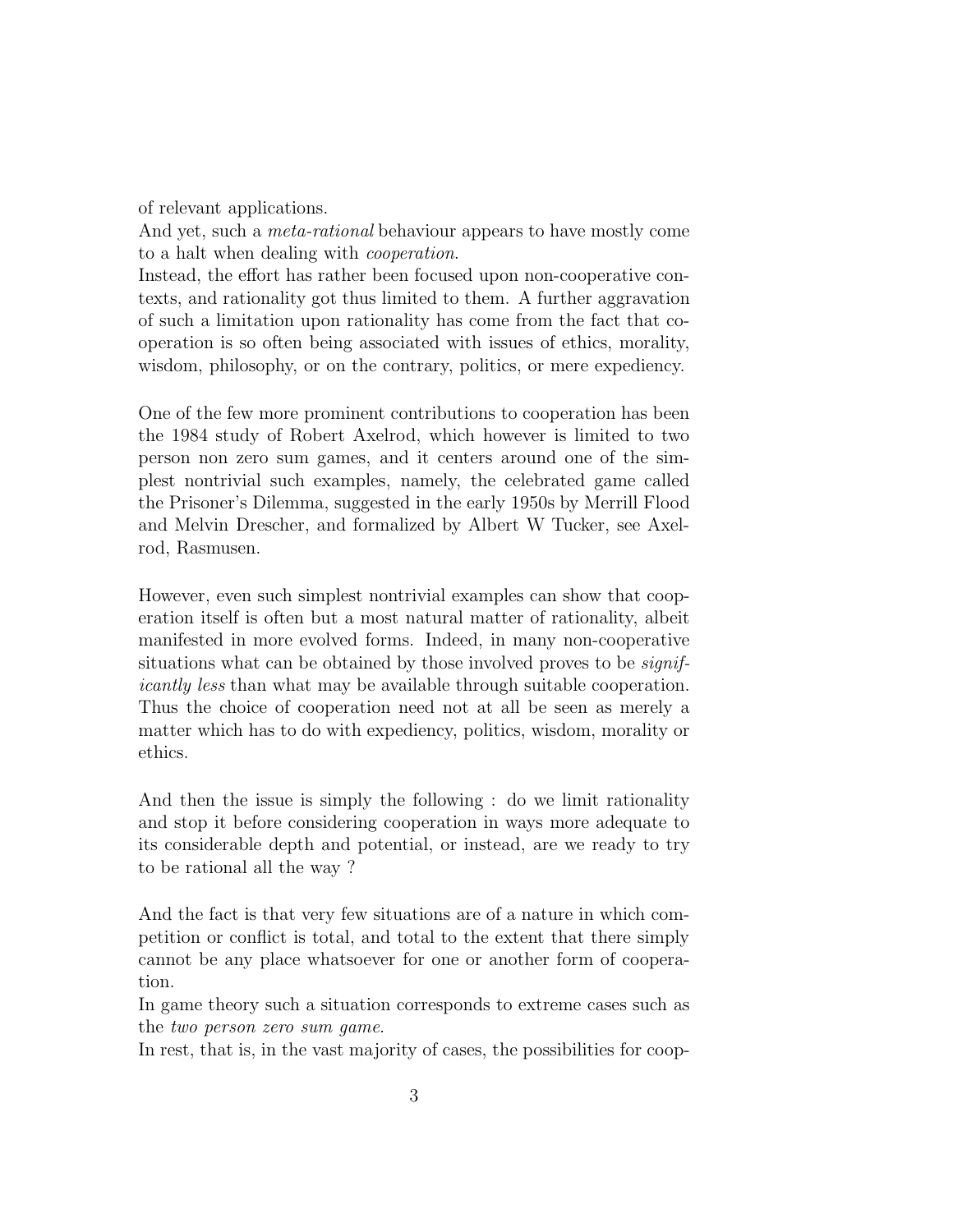eration and its considerable rewards may often be there. And then, all it takes is to extend and deepen rationality, and thus find and develop suitable ways of cooperation.

Needless to say, cooperative games are by no means less complex than the non-cooperative ones. Therefore, one can expect yet another reason why attention may focus more on the latter, and why one may try to reduce the former to them.

However, as follows from Binmore [1-3], this limitation of rationality mostly to the study of noncooperative games is still leading to complexities which are not algorithmically solvable.

During the late 1940s and early 1950s when game theory appears to have known its period of most massive development, there was not much awareness about the possibility of the presence of the type of deep difficulties which would more than three decades later be pointed out by Binmore.

In such a context, during the late 1940s and early 1950s, the so called "Nash Program" emerged which aimed to reduce cooperative games to non-cooperative ones, see Nash [1,3].

There is, however, a rather weighty reason, explanation, and maybe also excuse, for the fact that the Nash Program has known a certain popularity, and that its hoped for aim does not seem so easy to set aside. Namely, as is well known even from common everyday experience, cooperation will often involve considerable complications and difficulties. First of all, and already on its most basic *conceptual* levels, cooperation proves to be an extremely complex and rich phenomenon, which therefore cannot in any way be encompassed by a few general definitions and mathematical models. This fact is indeed in sharp contrast with the modelling of competition and conflict situations, where for instance in Game Theory, the so called non-cooperative games, see (2.1) and (2.5) below, describe quite well - and do so in spite of their manifest simplicity - a considerably large class of such situations. Second, one can only talk about cooperation if one can rely on the respective agreements undertaken by the autonomous agents involved. And the issue of such a reliance clearly depends on a variety of complex factors which can easily be outside of the realms of convenient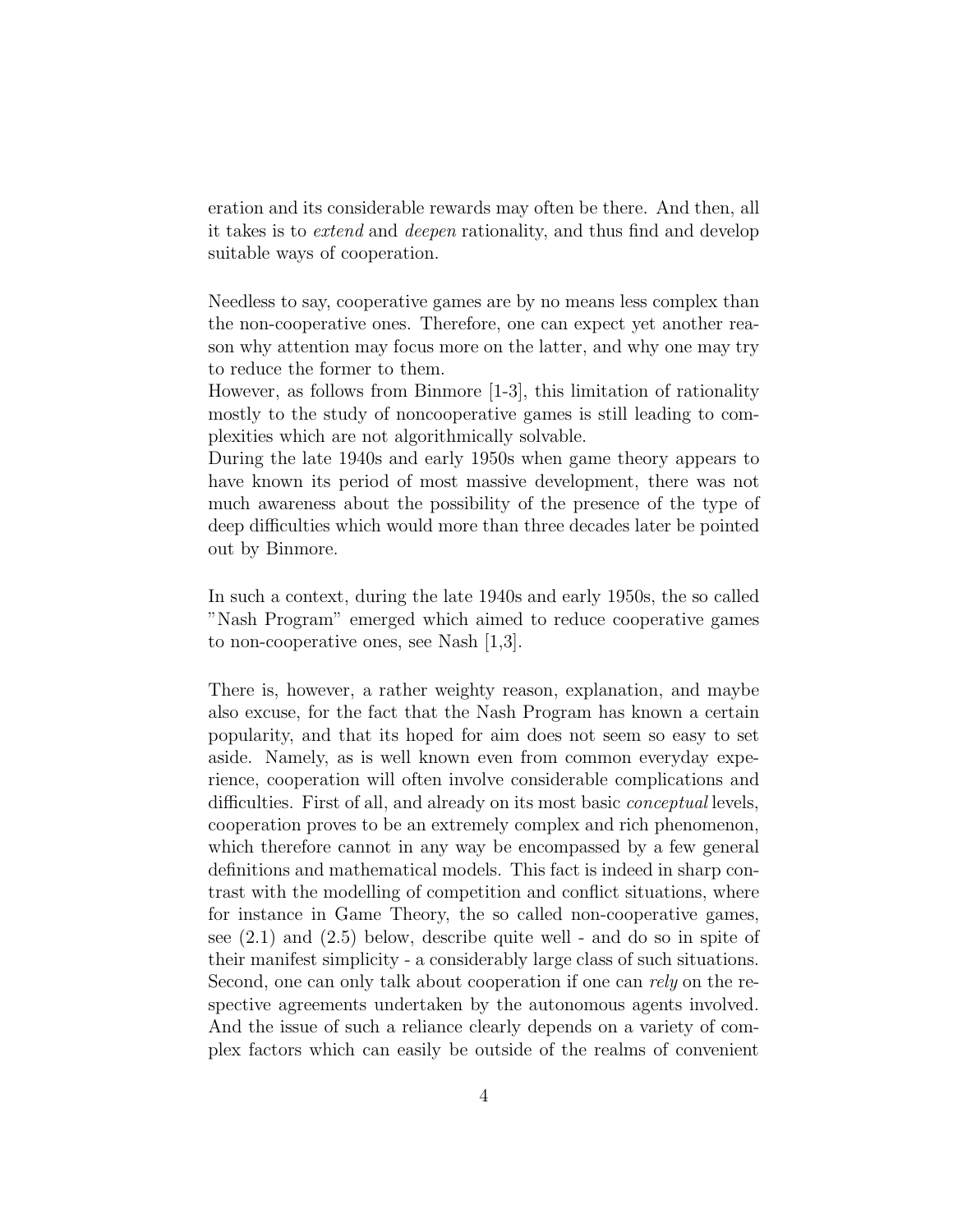mathematical modelling.

Be it as it may, one should not forget that, just like in the case of competition and conflict, the primary aspect of cooperation is intent, while the respective subsequent conceptualizations, models and actions are only specific instances of manifestation and expression of such an intent. Therefore, the primary issue is whether we intend to have competition or conflict in a context which may preferably include cooperation as well, or on the contrary, we intend, because of no matter what reasons, to relegate cooperation to a secondary role, or even exclude it altogether.

And if we do not a priori intend to exclude cooperation, then we should be careful not to allow that it is excluded merely by default, that is, simply due to the fact that it is in general not so easy to deal with it, be it conceptually, or practically, and thus it simply happens that we fail, avoid or decline to make use of it.

And a readiness to pursue rational behaviour beyond its non-coopertive limits will then suggest that the intent to cooperate, and even more importantly, the intent to secure and keep up in the longer run a context suitable for cooperation is but a clearly rational behaviour, even if on a certain meta-level.

The effect of the presence of such considerable difficulties related to cooperation has been that the modelling of cooperation has not received enough attention, see Axelrod.

As is well known, Nash himself tended to see Game Theory as being mainly moved by competition, conflict, and so on, rather than by cooperation, see Nasar.

On the other hand, the older and much more experienced John von Neumann, the originator of modern Game Theory, considered that there was a major and urgent need in economics, and other important human ventures involving strategic thinking, for the introduction of rational approaches to the respective variety of human interactions involved. And clearly, the very attempts to rationalize approaches to competition, conflict, and so on, rather tend to mollify, than prioritize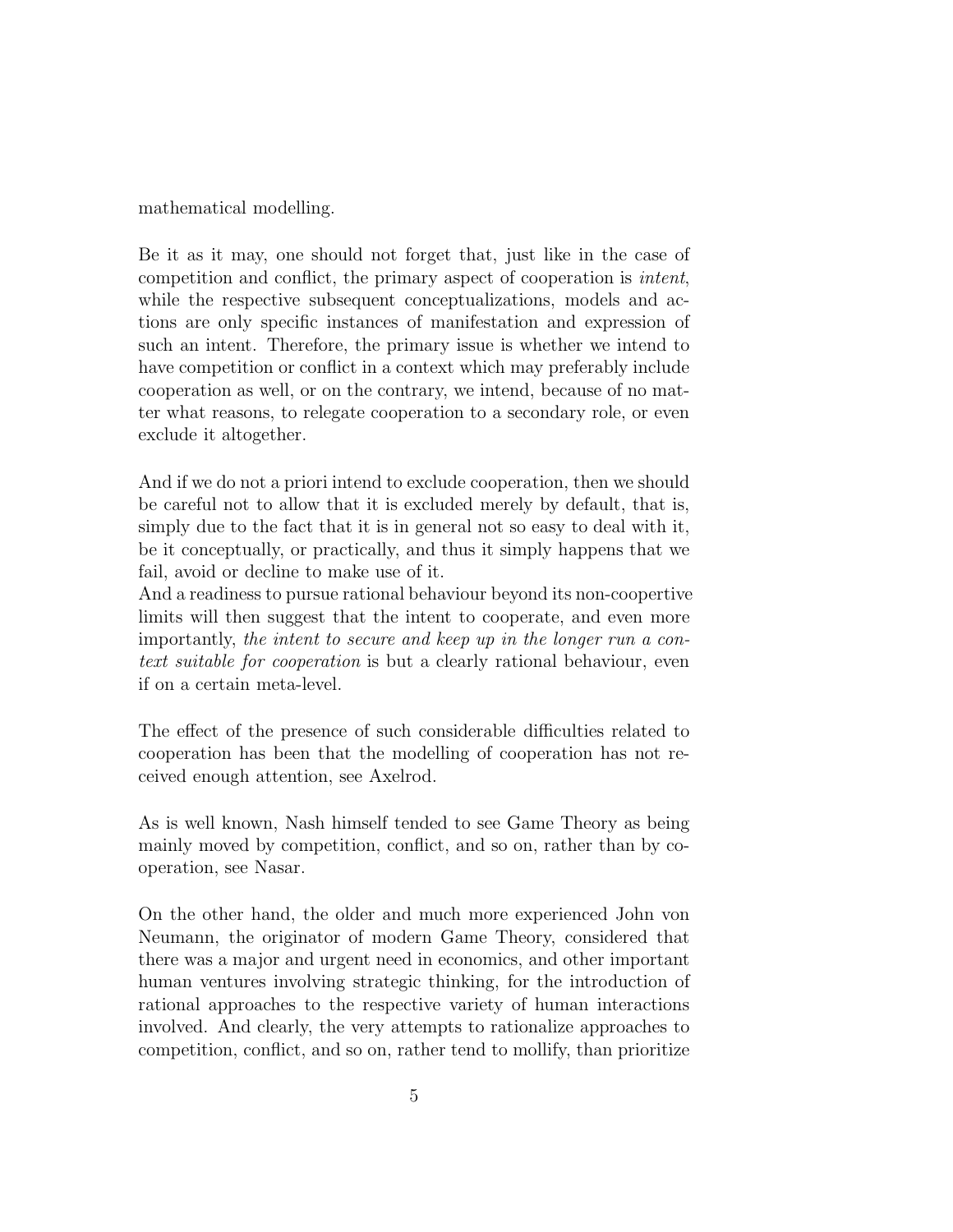them, see Neumann & Morgenstern.

As it happened, the first major result in Game Theory was obtained by John von Neumann in his 1928 paper. This is the famous Min-Max theorem about two player zero sum games. Such games involve the smallest possible nontrivial number of players, and the sharpest possible conflict among them, in which what one player wins, the other one must lose, thus the sum of what is won and lost is always zero. Clearly, in such a game there is no way for cooperation.

Here it is important to note the following. During the period around 1928, when von Neumann was only 25 years old, he was involved in at least two other major ventures, namely, the foundation of Set Theory, and the foundation of Quantum Mechanics, and in both of them he made most important and lasting contributions. In this way, von Neumann's involvement in Game Theory during that period can be seen as reflecting the special, if not in fact, fundamental importance he attributed to it. And indeed, he saw it as being the first ever systematic and rigorous theoretical approach to a rational management of conflict and competition between two or more conscious agents.

Problems of optimization had been considered earlier as well. After all, optimization appears as a rather permanent human concern in a most diverse range of activities. However, such problems could typically be seen as a game with one single conscious and rational player who was playing against Nature, or against everybody else.

But now, in von Neumann's view, the task was to be able to build an appropriate theory for conflicts and competitions between a number of conscious agents, assuming that they are firmly and reliably grounded in rationality.

It should be remembered in this regard that von Neumann happened to grow up in the Empire of Austria-Hungary, and did so during the disastrous years of World War I and its aftermath. And just like the well known philosopher Karl Popper, of the same generation and background, von Neumann was much influenced by the prevailing view during the post World War I years, a view according to which that war - called The Great War - had been the result of nothing else but systematic and catastrophic, even if rather trivial, failures of rational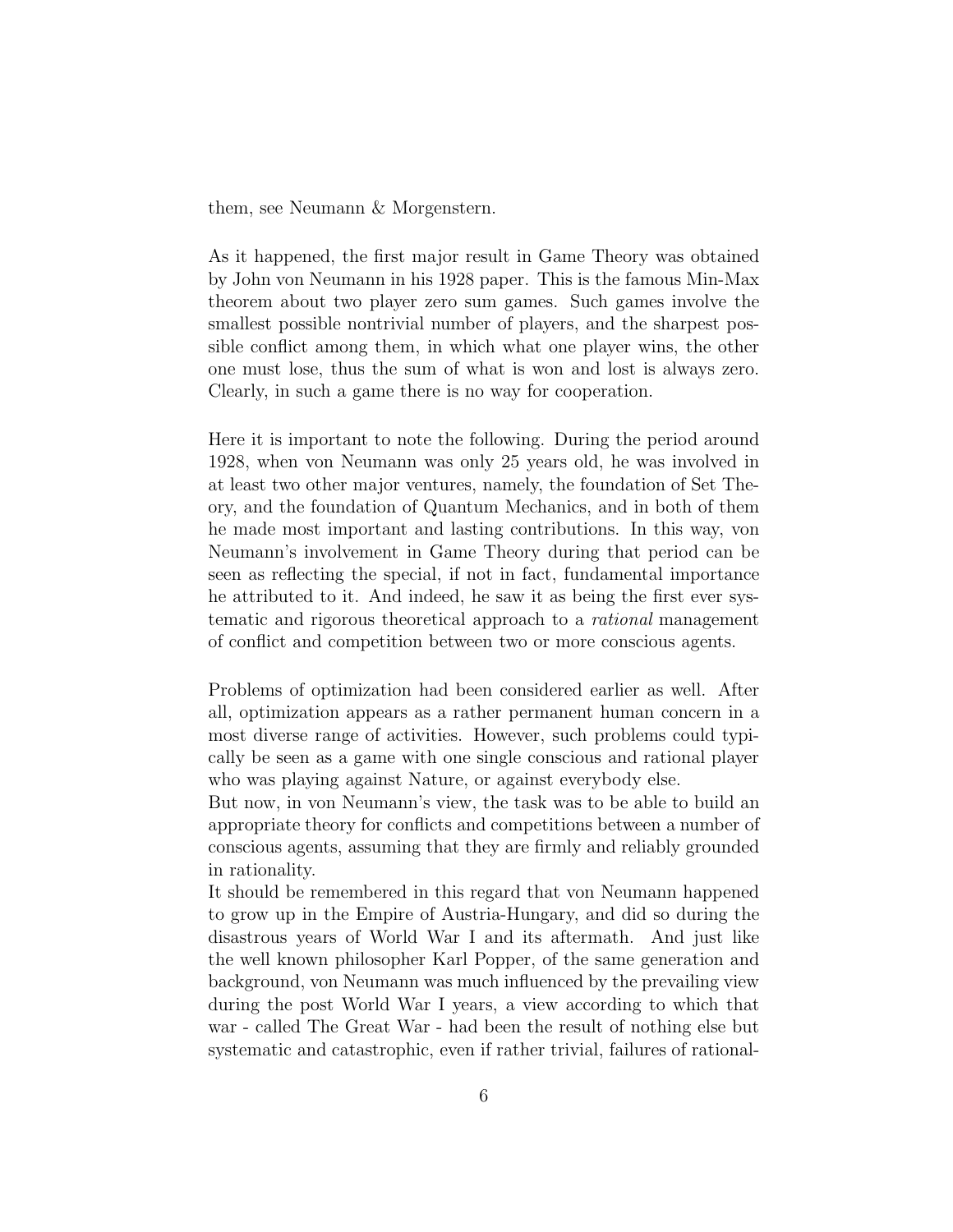ity on the part of the leading elites of the Western powers.

The extend to which von Neumann gave a special priority to the development of Game Theory is further illustrated by his activity during the next one and a half decade, till the publishing in 1944, that is, during World War II, of his joint book with Morgenstern, entitled "Theory of Games and Economic Behaviour". Indeed, during the years of World War II, von Neumann was heavily involved in supporting the American war effort and doing so in a variety of ways. Consequently, at the time, he did very little theoretical research. And yet, he considered it important enough to dedicate time to Game Theory, and complete the mentioned book of over 600 pages, which is the first ever systematic and detailed presentation of that theory. It should also be mentioned that the theory in the book is due solely to von Neumann, and most of it, except for his Min-Max theorem of 1928, was developed by him during the years preceding its first publication in 1944. Morgenstern was an economist, and his contribution to the book consisted in the connections between game theory and economic behaviour. In this way, that book can in fact be seen as a research monograph in Game Theory.

As for the relevance of its content, a good deal of it still makes useful reading after more than six decades.

The importance attributed to Game Theory continued after World War II as well. And it was to a good extent due to the interest manifested in it by the RAND Corporation, a most influential California think tank at the time, which was heavily involved, among others, in strategic studies related to the just emerged Cold War.

As it happens, Emile Borel initiated in the early 1920s the study of certain well known card games which were related to the two person zero sum games. However, he did not obtain the respective major result, and in fact, he assumed that the Min-Max theorem was in general false. Later, in 1934, R A Fisher was also involved in a study of two person zero sum games, without however obtaining the major Min-Max theorem, see Luce & Raiffa.

Then starting in 1950, John Nash, who at the time was 22 years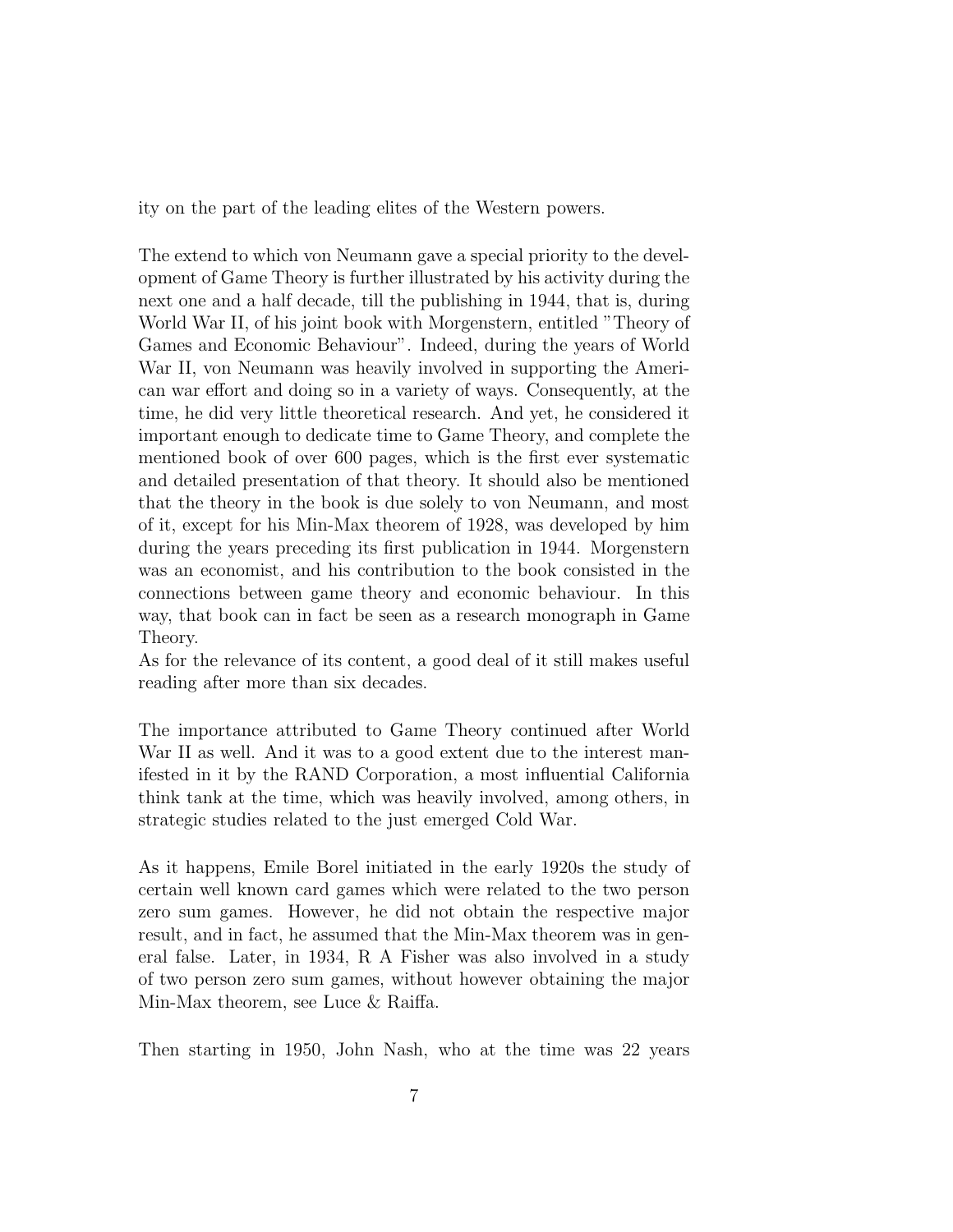old, published his fundamental papers Nash [1,3] on equilibrium in n-person non-cooperative games, and his main result was a significant extension of the Min-Max theorem of von Neumann.

Nash has also published important results in cooperative games, see Nash [2,4].

However, as it happened, the Nash-equilibrium theorem massively extended the von Neumann Min-Max theorem, and it does so in two ways. First, it is no longer restricted to two players, and instead, it can handle an arbitrary number of them. Second, it is no longer restricted to zero sum games, but it refers to arbitrary non zero sum ones.

Furthermore, the Nash-equilibrium theorem has ever since its inception remained the best known result of its kind, as it has not been further extended in any significant manner, when considered in its own terms of non-cooperation.

Consequently, that theorem has always been seen as paradigmatic for non-cooperative games.

To a certain extent, such an interpretation is not so surprising due to the following two facts. First, the Nash result on the existence of an equilibrium in mixed strategies is an obvious extension of the corresponding von Neumann Min-Max theorem, and the latter, as mentioned, is indeed about games which are outside of any possible cooperation. Second, as long as one is limited to the usual, and thus narrow concepts of cooperation, the result of Nash on equilibrium will be seen as falling outside of such concepts.

As we shall show in section 2, however, such an interpretation can only hold if alone the usual, and indeed narrow concepts of cooperation are considered. And as the very concept of equilibrium in the Nash result implies it, that result can have any practical meaning and value at all, and do so beyond its particular case when only two players are involved, only if the respective  $n \geq 3$  players do accept - even if implicitly - certain additional common rules of behaviour. Thus in the case of  $n \geq 3$  players, they *must* end up by cooperating, even if in ways other and more deep than those according to the usual views of cooperation. And in fact, the kind of cooperation needed in order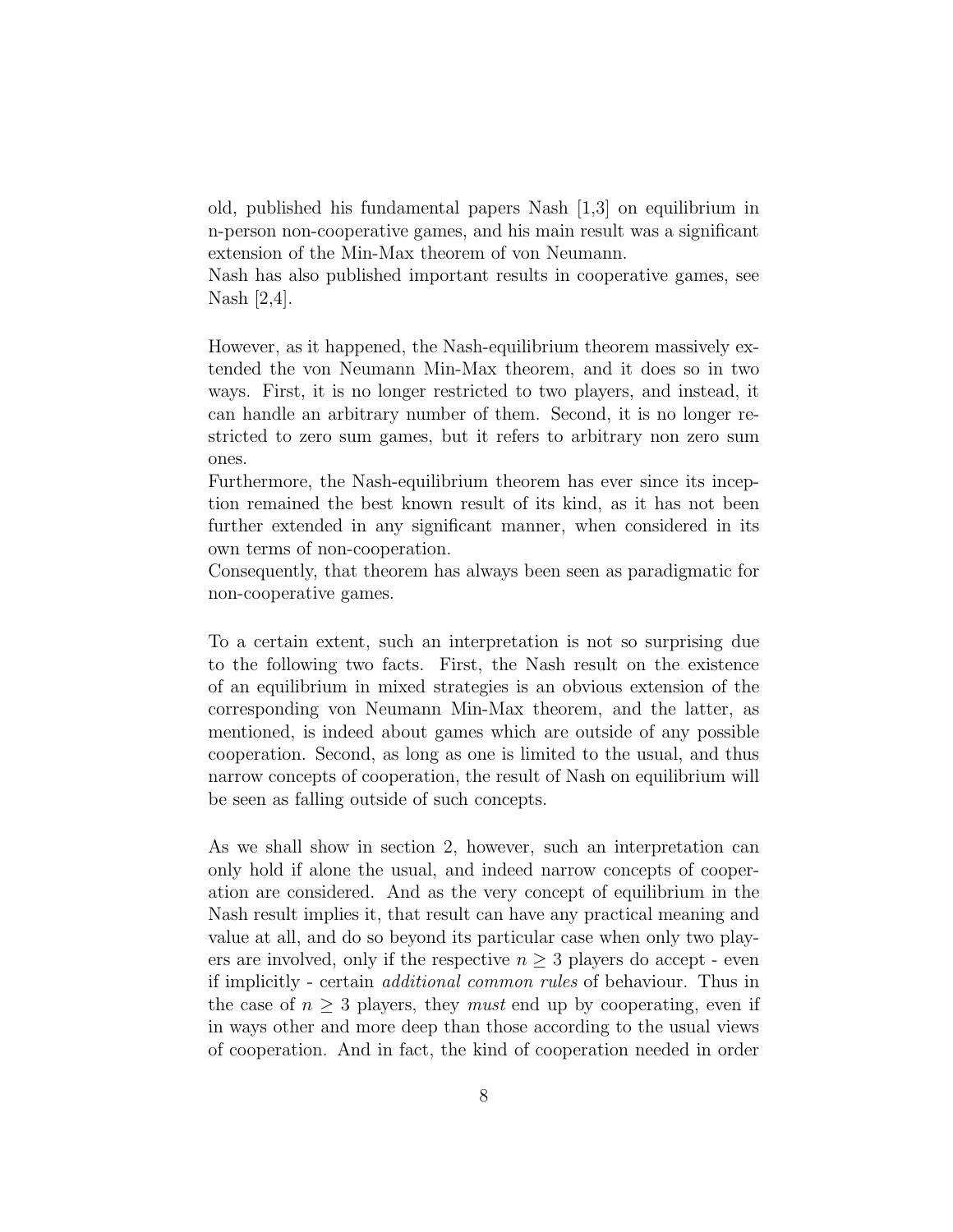to enable the Nash-equilibrium concept and result to function at all proves to be so strong as to be practically unrealistic.

Due to the reputation of von Neumann, the interest he showed in Game Theory led in the late 1940s and early 1950s to a considerable status for that theory among young mathematicians at Princeton, see Nasar. That status was further enhanced by results such as those of Nash and others.

There was also at the time a significant interest in Game Theory outside of academe. As mentioned, for instance, the well known RAND Corporation was conducting studies in political and military strategy which were modelled by a variety of games.

As it happened, however, soon after, certain major setbacks were experienced. First, and within game theory itself, was the fact that in the case of n-person games, even for  $n \geq 3$  moderately large, there appeared to be serious conceptual difficulties related to reasonable concepts of solution. Indeed, too many such games proved not to have solutions in the sense of various such solution concepts, concepts which seemed to be natural, see Luce & Raiffa, Owen, Vorob'ev, Rasmusen. Later, the nature and depth of these conceptual difficulties got significantly clarified. For instance, in Binmore [1-3] it was shown that there are no Turing machines which could compute general enough games. In other words, solving games is not an algorithmically feasible problem.

The second major trouble came from outside of Game Theory, and it is not quite clear whether at the time it was soon enough appreciated by game theorists with respect to its possible implications about the fundamental difficulties in formulating appropriate concepts of solutions in games. Namely, Kenneth Arrow showed that a set of individual preferences cannot in general, and under reasonable conditions, be aggregated into one joint preference, unless there is a dictator who can impose such a joint preference. This result of Arrow was in fact extending and deepening the earlier known, so called, voter's paradox, mentioned by the Marquis de Condorcet, back in 1785, see Mirkin.

In subsequent years, developments in Game Theory lost much of their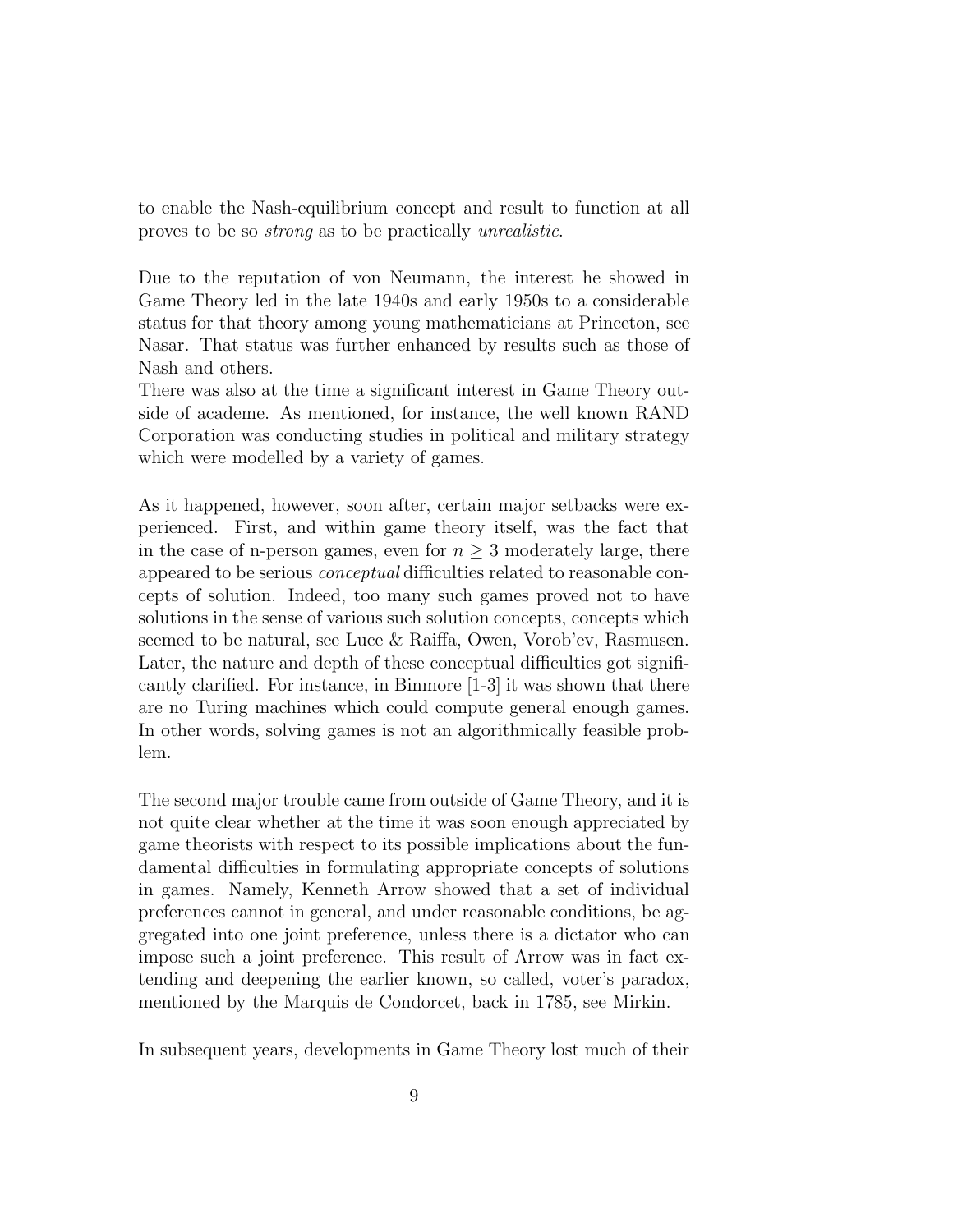momentum. In later years, applications of Game Theory gained the interest of economists, and led to a number of new developments in economic theory. An indication of such developments was the founding in 1989 of the journal Games and Economic Behavior.

At the same time certain studies of competition, conflict, and so on, were taken up by the developments following Arrow's fundamental paper, and led to social, collective or group choice theory, among others. Decision Theory got also involved in such studies involving certain specific instances of competition, conflict or cooperation, related to problems of optimization, see Rosinger [1-6].

In games, or in social, collective or group choice one has many autonomous players, participants or agents involved, each of them with one single objective, namely, to maximize his or her advantage which usually is defined by a scalar, real valued utility function. And by the early 1950s it became clear enough that such a situation would not be easy to handle rationally, even on a conceptual level.

On the other hand, a main objective of Decision Theory is to enable one single decision maker who happens to have several different, and usually, quite strongly conflicting objectives. And in view of Arrow's result, such a situation may at first appear to be more easy to deal with. The situation, however, proves to be quite contrary to such a first perception, see Rosinger [1-6].

As it turned out, games, social choice or decision making, each have their deeper structural limitations.

And as far as games are concerned, not even in the case of the celebrated and paradigmatic non-cooperative Nash-equilibrium theorem is it possible to escape the paradox of having the validity of that result essentially based on a cooperative assumption so strong as to make it unrealistic in practice.

# 2. The Nash-Equilibrium Theorem

The usual way an n-person non-cooperative game in terms of the play-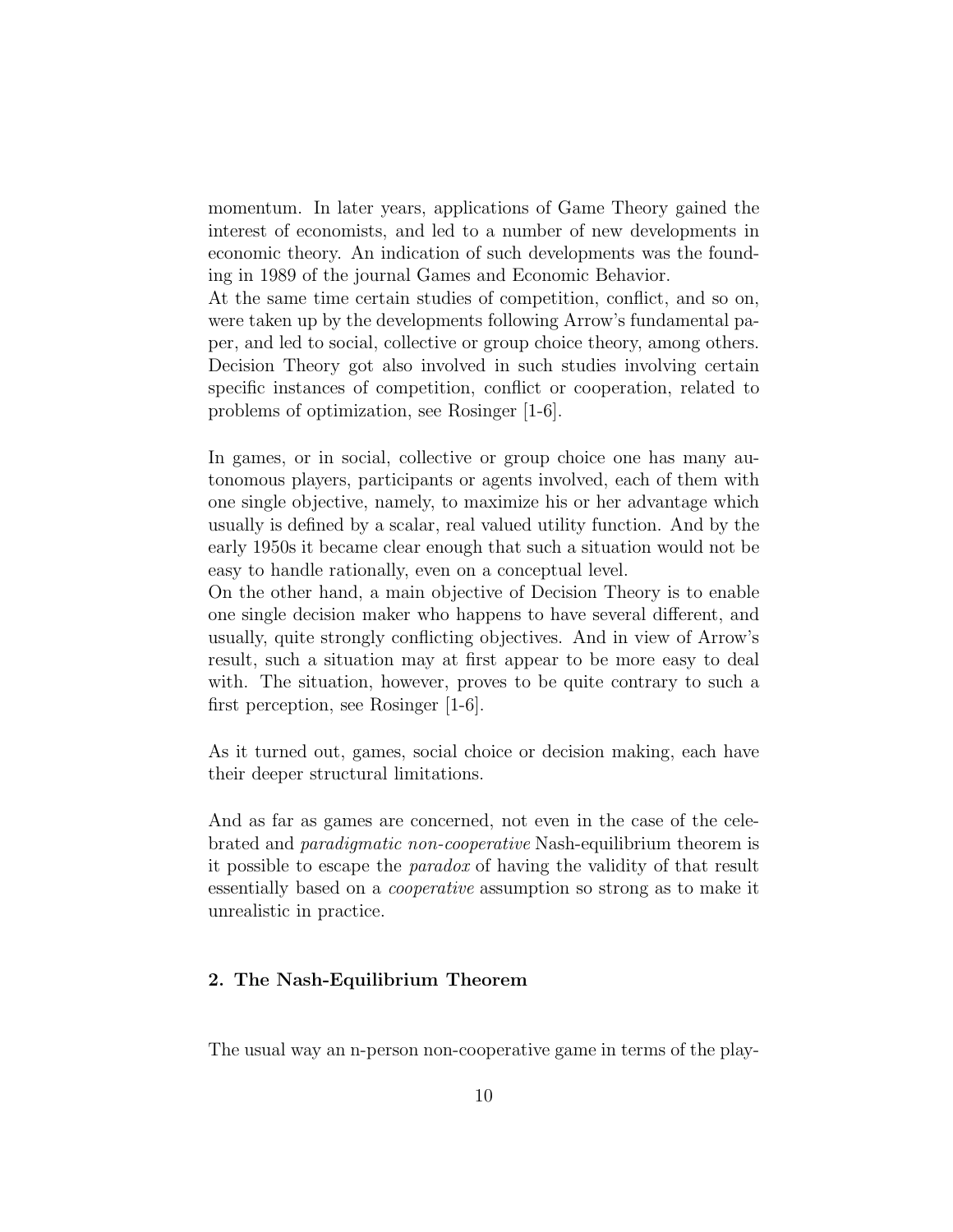ers' pure strategies is defined is by

$$
(2.1) \quad G = (P, (S_i \mid i \in P), (H_i \mid i \in P))
$$

Here P is the set of  $n \geq 2$  players, and for every player  $i \in P$ , the finite set  $S_i$  is the set of his or her pure strategies, while  $H_i: S \longrightarrow \mathbb{R}$ is the payoff of that player. Here we denoted by

$$
(2.2) \quad S = \prod_{i \in P} S_i
$$

the set of all possible *aggregate pure strategies*  $s = (s_i \mid i \in P) \in S$ generated by the independent and simultaneous individual strategy choices  $s_i$  of the players  $i \in P$ .

The game proceeds as follows. Each player  $i \in P$  can freely choose an individual strategy  $s_i \in S_i$ , thus leading to an aggregate strategy  $s = (s_i \mid i \in P) \in S$ . At that point, each player  $i \in P$  receives the payoff  $H_i(s)$ , and the game is ended. We assume that each player tries to maximize his or her payoff.

#### Remark 1

The usual reason the games in (2.1) are seen as non-cooperative is as follows. Each of the  $n \geq 2$  players  $i \in P$  can completely independently of any other player in  $P$  choose any of his or her available strategies  $s_i \in S_i$ . And the only interaction with other players happens on the level of payoffs, since the payoff function  $H_i$  of the player  $i \in P$  is defined on the set S of aggregated strategies, thus it can depend on the strategy choices of the other players.

However, as we shall see in Remarks 2 - 4 below, in the case of  $n \geq 3$ players, this independence of the players is only apparent, when seen in the framework the concept of Nash-equilibrium, and the corresponding celebrated Nash theorem.

 $\Box$ 

Before considering certain concepts of equilibrium, it is useful to intro-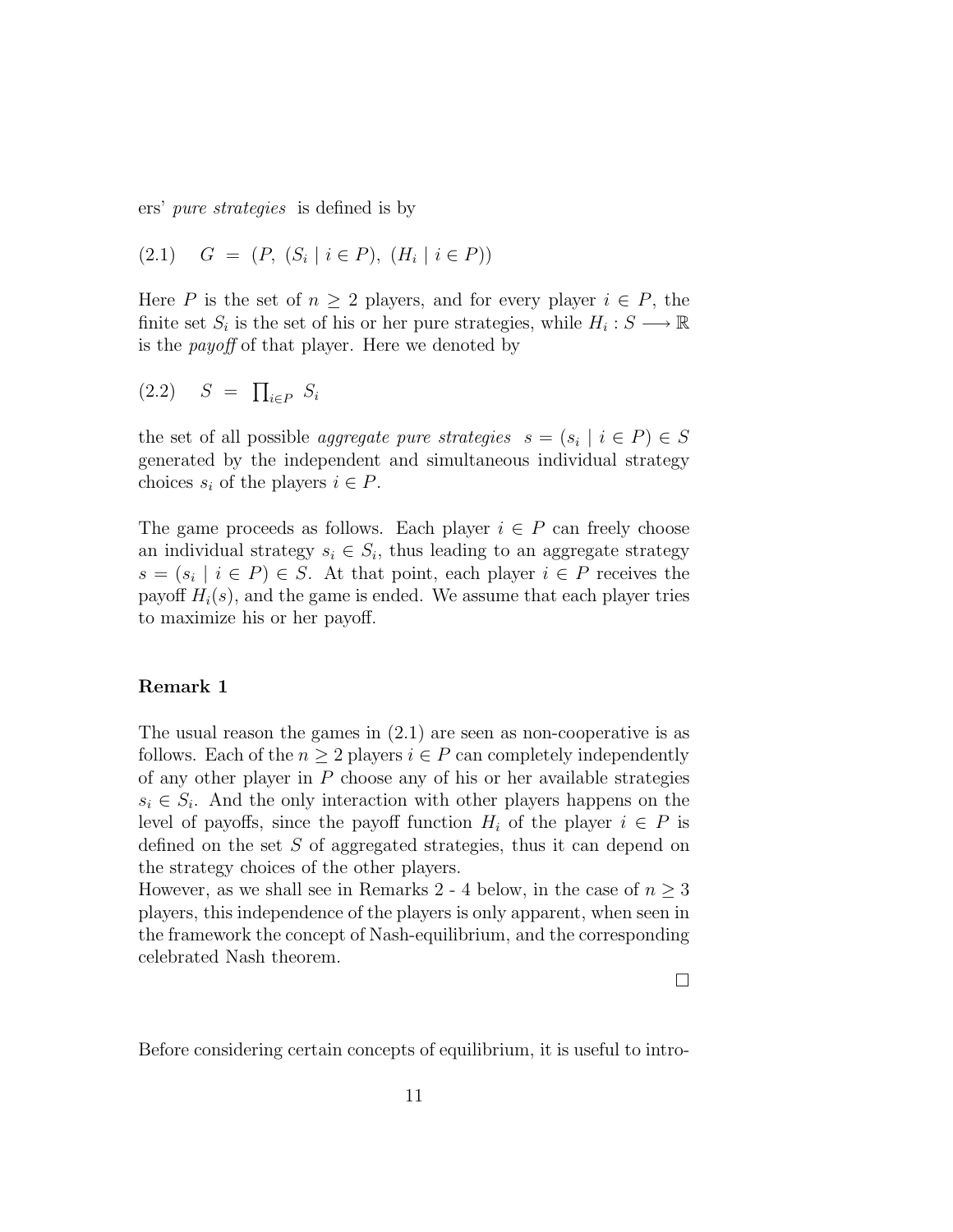duce some notation. Given an aggregate strategy  $s = (s_i \mid i \in P) \in S$ and a player  $j \in P$ , we denote by  $s_{-i}$  what remains from s when we delete  $s_j$ . In other words  $s_{-j} = (s_i \mid i \in P \setminus \{j\})$ . Given now any  $s'_j \in S_j$ , we denote by  $(s_{-j}, s'_j)$  the aggregate strategy  $(t_i \mid i \in P) \in S$ , where  $t_i = s_i$ , for  $i \in P \setminus \{j\}$ , and  $t_j = s'_j$  $'_{j}$ , for  $i = j$ .

For every given player  $j \in P$ , an obvious concept of *best strategy*  $s_j^* \in S_j$  is one which has the *equilibrium* property that

$$
(2.3) \tHj(s-j, sj*) \geq Hj(s-j, sj), \tfor all  $s \in S$ ,  $sj \in Sj$
$$

Indeed, it is obvious that any given player  $j \in P$  becomes completely independent of all the other players, if he or she chooses such a best strategy. However, as it turns out, and is well known, Rasmusen, very few games of interest have such strategies.

Consequently, each of the players is in general vulnerable to the other players, and therefore must try to figure out the consequences of all the possible actions of all the other players.

Furthermore, even when such strategies exist, it can easily happen that they lead to payoffs which are significantly lower than those that may be obtained by suitable cooperation. A good example in this regard is given by game called the Prisoner's Dilemma, see section 3.

### Remark 2

It is precisely due to the mentioned vulnerability of players, which is typically present in most of the games in (2.1), that there may arise an interest in cooperation between the players. A further argument for cooperation comes from the larger payoff individual players may consequently obtain. A formulation of such a cooperation, however, must then come in *addition* to the simple and general structure present in  $(2.1)$ , since it is obviously *not* already contained explicitly in that structure.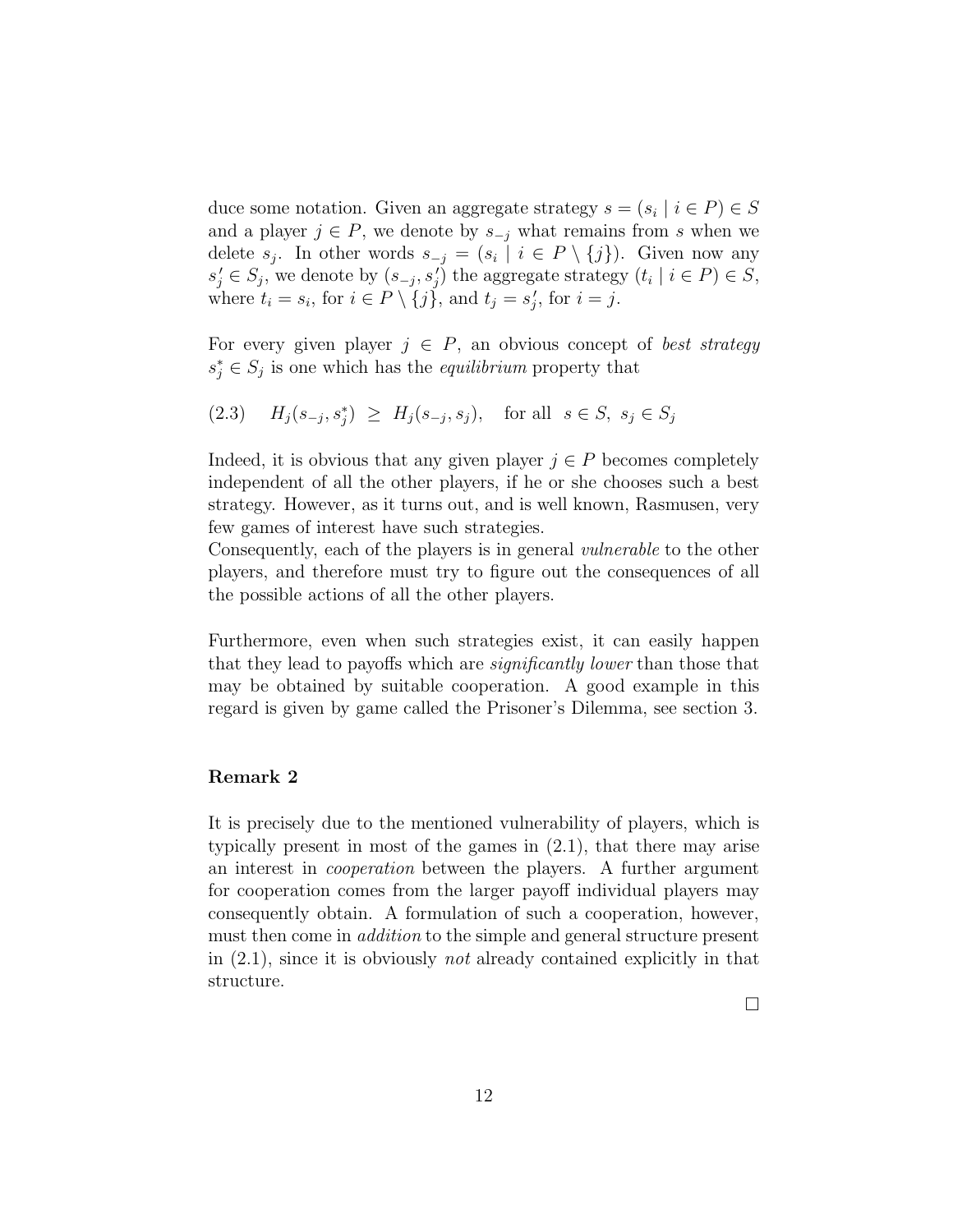Being obliged to give up in practice on the concept of best strategy in (2.3), Nash suggested the following alternative concept which obviously is much weaker.

# Definition ( Nash )

An aggregate strategy  $s^* = (s_i^*)$  $i \mid i \in P$ )  $\in S$  is called a *Nash*equilibrium, if no single player  $j \in P$  has the incentive to change all alone his or her strategy  $s_j^* \in S_j$ , in other words, if

(2.4)  $H_j(s^*) \geq H_j(s^*_{-j}, s_j)$ , for all  $j \in P$ ,  $s_j \in S_j$ 

# Remark 3

Clearly, the Nash-equilibrium only considers the situation when never more than one single player does at any given time deviate from his or her respective strategy. Therefore, the Nash-equilibrium concept is not able to deal with the situation when there are  $n \geq 3$  players, and at some moment, more than one of them deviates from his or her Nash-equilibrium strategy.

Needless to say, this fact renders the concept of Nash-equilibrium unrealistically particular, and as such, also unstable or fragile.

Furthermore, that assumption has a manifestly, even if somewhat implicitly and subtly, cooperative nature.

Above all, however, the larger the number  $n \geq 3$  of players, the less realistic is that assumption in practical cases.

It is obvious, on the other hand, that when there are  $n \geq 3$  players, in case at least two players change their Nash-equilibrium strategies, the game may open up to a large variety of other possibilities in which some of the players may happen to increase their payoffs.

Therefore, when constrained within the context of the Nash-equilibrium concept, the game becomes cooperative by necessity, since the follow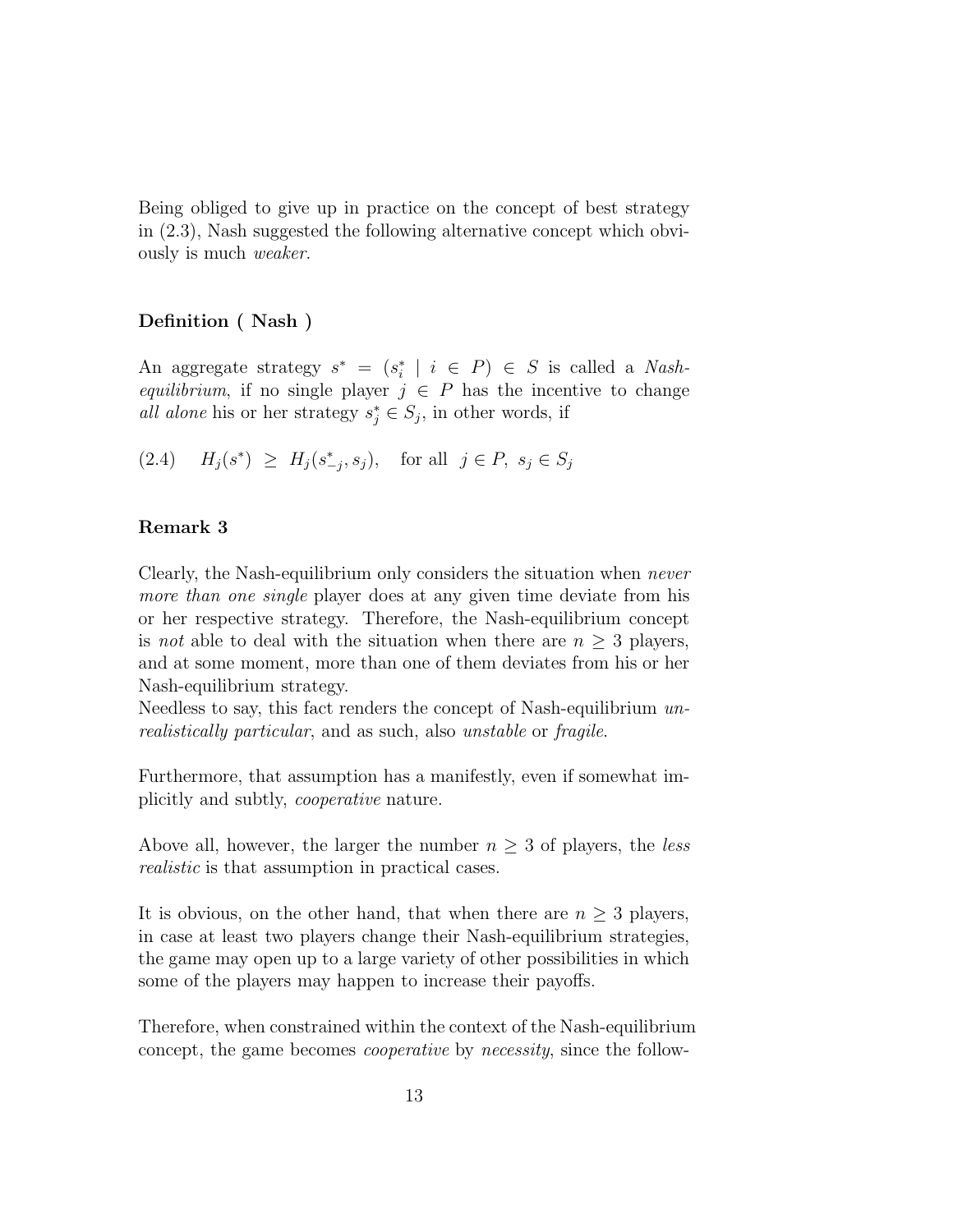ing dichotomy opens up inevitably :

Either

• (C1) All the players agree that never more than one single player may change his or her Nash-equilibrium strategy,

Or

• (C2) Two or more players can set up one or more coalitions, and some of them may change their Nash-equilibrium strategies in order to increase their payoffs.

Consequently, what is usually seen as the essentially non-cooperative nature of the game (2.1), turns out, when seen within the framework of the Nash-equilibrium concept, to be based - even if tacitly and implicitly - on the *very strong cooperative* assumption  $(C1)$  in the above dichotomy.

On the other hand, in case (C1) is rejected, then the game falls out of the Nash-equilibrium framework, and thus it opens up to the wealth of possibilities under (C2), which among others, can contain a large variety of possible ways of cooperation.

In this way, both the Nash-equilibrium concept and the Nash theorem on the existence of the respective equilibrium in mixed strategies are highly unstable or fragile when there are 3 or more players involved.

Also, similar with the best strategies in (2.3), with the Nash-equilibrium strategies as well it can happen that they lead to payoffs which are significantly lower than those that may be obtained by suitable cooperation.

 $\Box$ 

As in the particular case of (2.1) which gives the von Neumann Min-Max theorem on two person zero sum games, so with the weakened concept of Nash-equilibrium in (2.4), such an equilibrium will in general not exist, unless one embeds the *pure strategy* game  $(2.1)$  into its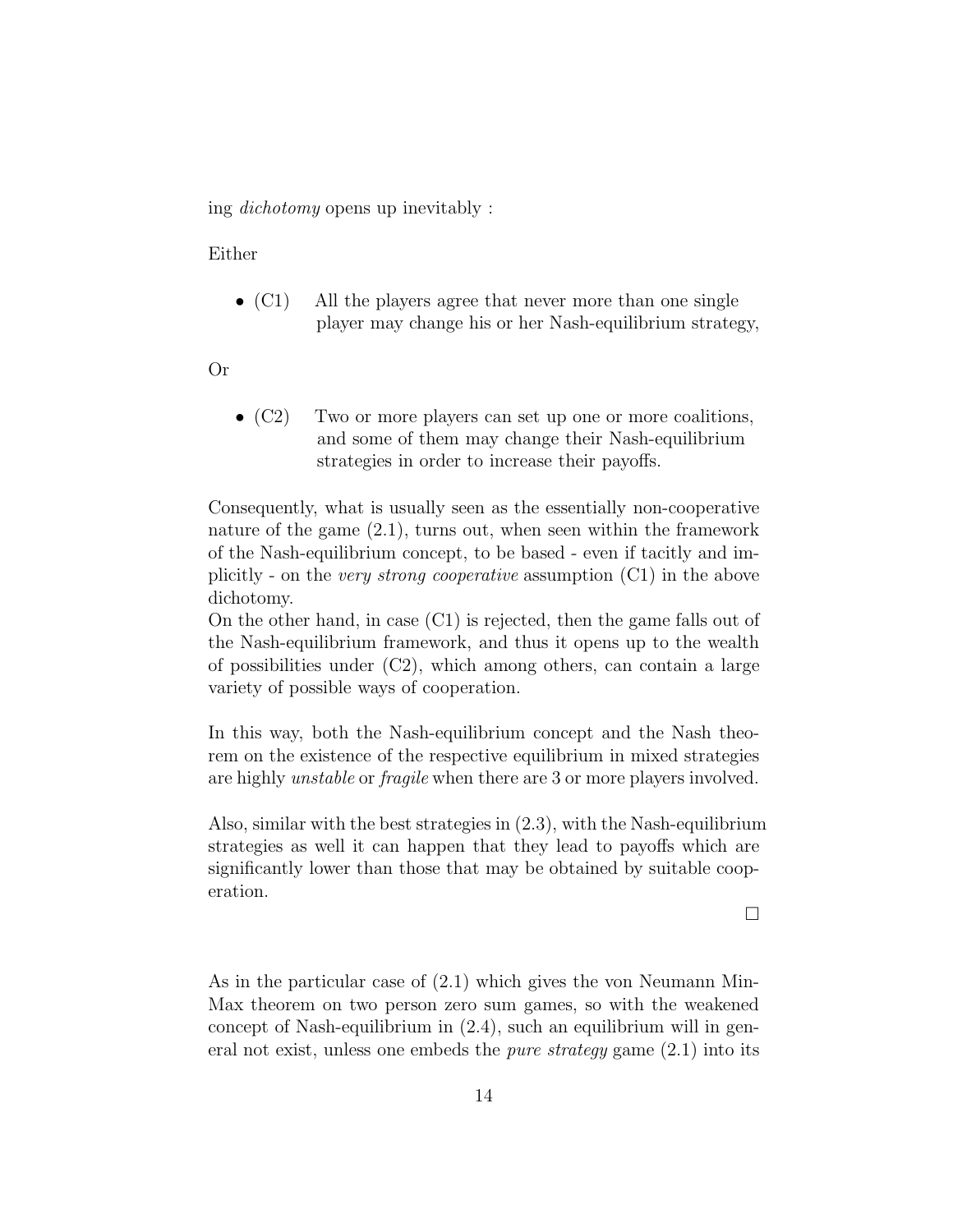extension given by the following *mixed strategy* game

$$
(2.5) \quad \mu G = (P, \ (\mu S_i \mid i \in P), \ (\mu H_i \mid i \in P))
$$

Here, for  $i \in P$ , the set  $\mu S_i$  has as elements all the probability distributions  $\sigma_i : S_i \longrightarrow [0,1]$ , thus with  $\Sigma_{s_i \in S_i} \sigma_i(s_i) = 1$ . Let us now denote

$$
(2.6) \quad \mu S = \prod_{i \in P} \mu S_i
$$

Then for  $i \in P$  we have the payoff function  $\mu H_i : \mu S \longrightarrow \mathbb{R}$  given by

$$
(2.7) \quad \mu H_i(\sigma) = \sum_{s \in S} \sigma(s) H_i(s)
$$

where for  $\sigma = (\sigma_i \mid i \in P) \in \mu S$  and  $s = (s_i \mid i \in P) \in S$ , we define  $\sigma(s) = \prod_{i \in P} \sigma_i(s_i).$ 

Now the definition (2.4) of Nash-equilibrium for pure strategy games (2.1) extends in an obvious manner to the mixed strategy games (2.5), and then, with the above we have, see Vorob'ev

# Theorem ( Nash)

The mixed strategy extension  $\mu G = (P, (\mu S_i | i \in P), (\mu H_i | i \in P))$ of every pure strategy game  $G = (P, (S_i | i \in P), (H_i | i \in P))$ , has at least one Nash-equilibrium strategy.

# Remark 4

Obviously, what was mentioned in Remarks 2 and 3 related to the inevitability of cooperation when the pure strategy games (2.1) are considered within the framework Nash-equilibrium, will also hold for the *mixed strategy* games  $(2.5)$ , and thus as well for the above theorem of Nash.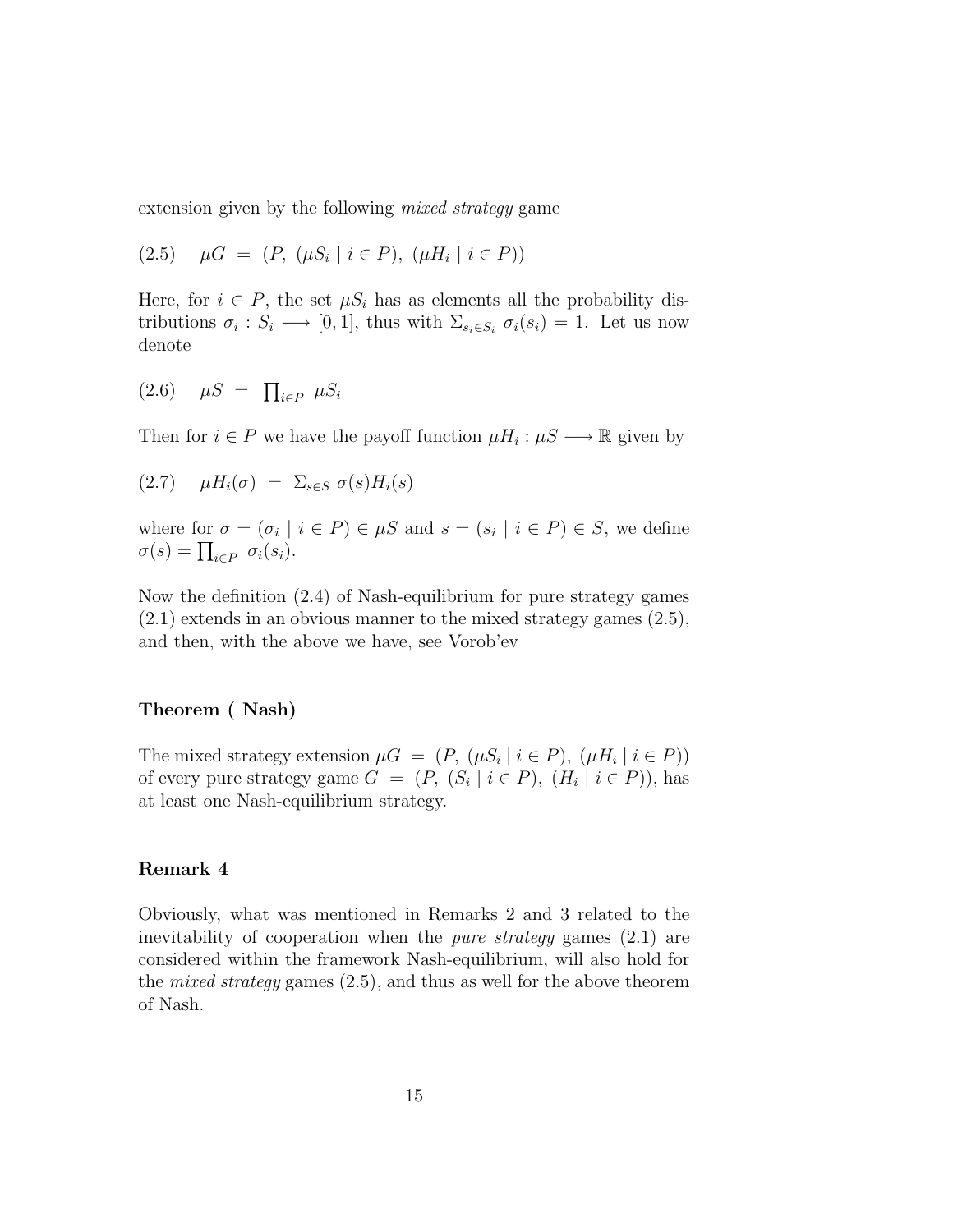# Remark 5

The idea behind the Nash Program to reduce cooperative games to noncooperative ones seems at first quite natural. Indeed, in its very essence, a game means that, no matter what the rules of the game are, each player has a certain freedom to act within those rules, and can do so independently of all the other players. Therefore, it may appear that if we only concentrate on that freedom and independence, then within that context one can see the game as noncooperative, that being one of the usual ways to understand the very meaning of freedom and independence.

Furthermore, even if one cooperates, one is still supposed to be left in a game with a certain freedom and independence. Thus it may still appear that, after subtracting all what is due to the rules of the game and to one's possible cooperation, one is still supposed to remain with a certain freedom and independence.

According to Nash himself, it could be possible to express all communication and bargaining in a cooperative game in a formal manner, thus turn the resulting freedom and independence of the players into moves in an *extended* noncooperative game, in which the payoffs are also extended accordingly. Since such a program has never been fully implemented in all its details and only its ideas were presented, its criticism must unavoidably remain on the same level of ideas. However, a certain relevant and well tested objection can be made nevertheless, see McKinsey [p. 359] :

" It is extremely difficult in practice to introduce into the cooperative games the moves corresponding to negotiations in a way which will reflect all the infinite variety permissible in the cooperative game, and to do this without giving one player an artificial advantage ( because of his having the first chance to make an offer, let us say )."

What is lost, however, in such a view as the Nash Program is that an appropriate voluntary and mutual limitation of one's freedom and independence, in order to implement a *cooperation* can *significantly* change the payoffs, and thus it can offer to players an increase in their payoffs, an increase which simply cannot be attained in any other non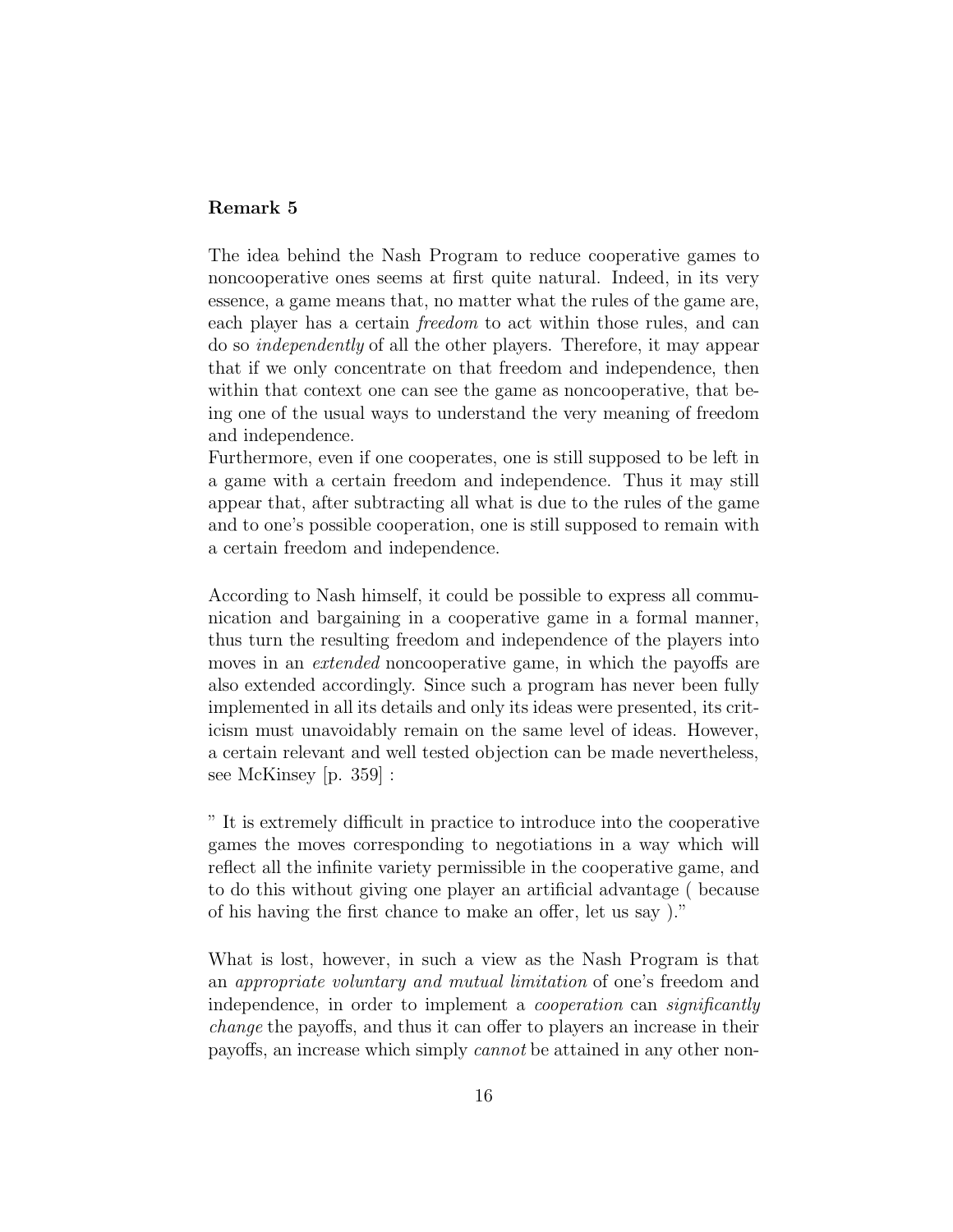cooperative way. And this is precisely the point in cooperation.

On the other hand, precisely to the extent that the above objection in McKinsey is valid related to the Nash Program, and all subsequent experience points to its validity, the very same objection touches essentially on any attempt to reconsider cooperation, and do so in more formal ways.

# References

- [1] Arrow, Kenneth J [1] : A difficulty in the concept of social welfare. Journal of Political Economy, 58, 4 (1950)
- [2] Arrow, Kenneth J [2] : Social Choice and Individual Values, 2nd ed. Wiley, New York, 1963
- [3] Axelrod, R : The Evolution of Cooperation. New York, Basic Books, 1984
- [4] Binmore, Kenneth [1] : Modelling rational players. Part I. Economics and Philosophy, 3 (1987) 179-214
- [5] Binmore, Kenneth [2] : Modelling rational players. Part II. Economics and Philosophy, 4 (1988) 9-55
- [6] Binmore, Kenneth [3] : Game theory and the social contract : Mark II (manuscript 1988) London School of Economics
- [7] Blau, Julian : The existence of social choice functions. Econometrica, 25, 2 (1957) 302-313
- [8] Hargreaves, Shaun P, et. al. : Game Theory, A Critical Intorduction. Routledge, London, 1995
- [9] Harsanyi, J C : Approaches to the bargaining problem before and after the theory of games : a critical discussion of Zeuthen's, Hick's, and Nash's theories. Econometrica, 24 (1956), 144-157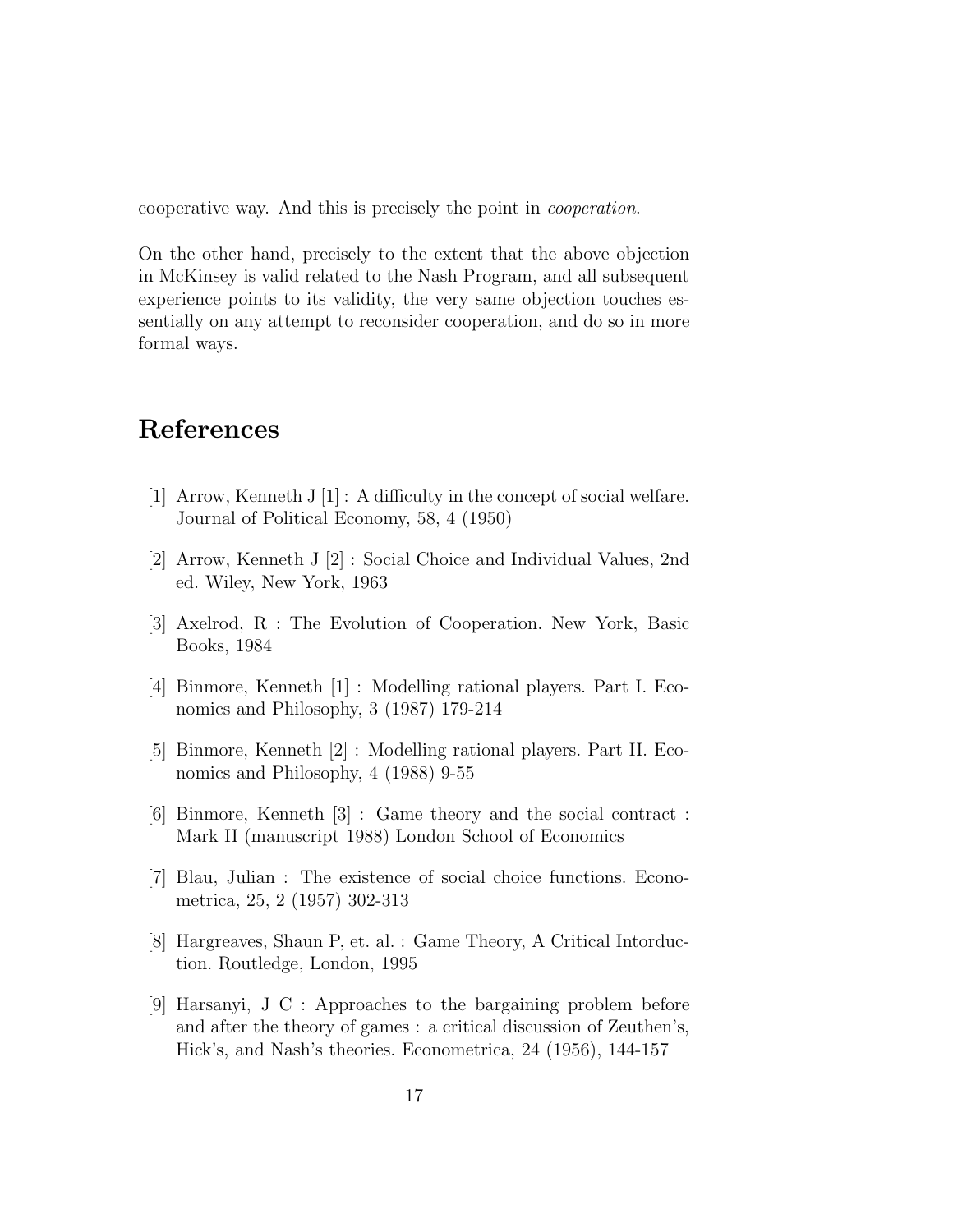- [10] Luce, R Duncan & Raiffa, Howard : Games and Decisions, Introduction and Critical Survey. Wiley, New York, 1957, or Dover, New York, 1989
- [11] McKinsey, J C C : Introduction to the Theory of Games. Mc-Graw-Hill, New York, 1952
- [12] Mirkin, Boris G : Group Choice. Wiley, New York, 1979
- [13] Nasar, Silvia : A Beautiful Mind. Faber and Faber, London, 1998
- [14] Nash, John F [1] : Equilibrium points in n-person games. Proc. Nat. Acad. Sci. USA, 38 (1950), 48-49
- [15] Nash, John F [2] : The bargaining problem. Econometrica, 18 (1950) 155-162
- [16] Nash, John F [3] : Non-cooperative games. Ann. Math., 54 (1951) 286-295
- [17] Nash, John F [4] : Two-person cooperative games. Econometrica, 21 (1953) 128-140
- [18] von Neumann, John : Zur Theorie der Gesellschaftsspiele. Math. Annalen, 100 (1928) 295-320
- [19] von Neuman, John & Morgenstern, Oskar : Theory of Games and Economic Behavior. Princeton, 1944
- [20] Owen, Guillermo : Game Theory. Saunders, Philadelphia, 1968
- [21] Rasmusen, Eric : Games and Information. Balckwell, Malden, 2002
- [22] Rosinger, Elemer E [1] : Interactive algorithm for multiobjective optimization. JOTA, 35, 3 (1981) 339-365
- [23] Rosinger, Elemer E [2] : Errata Corrige : Interactive algorithm for multiobjective optimization. JOTA, 38, 1 (1982) 147-148
- [24] Rosinger, Elemer E [3] : Aids for decision making with conflicting objectives. In Serafini, P (Ed.), Mathematics of Multiobjective Optimization. Springer, New York, 1985, 275-315